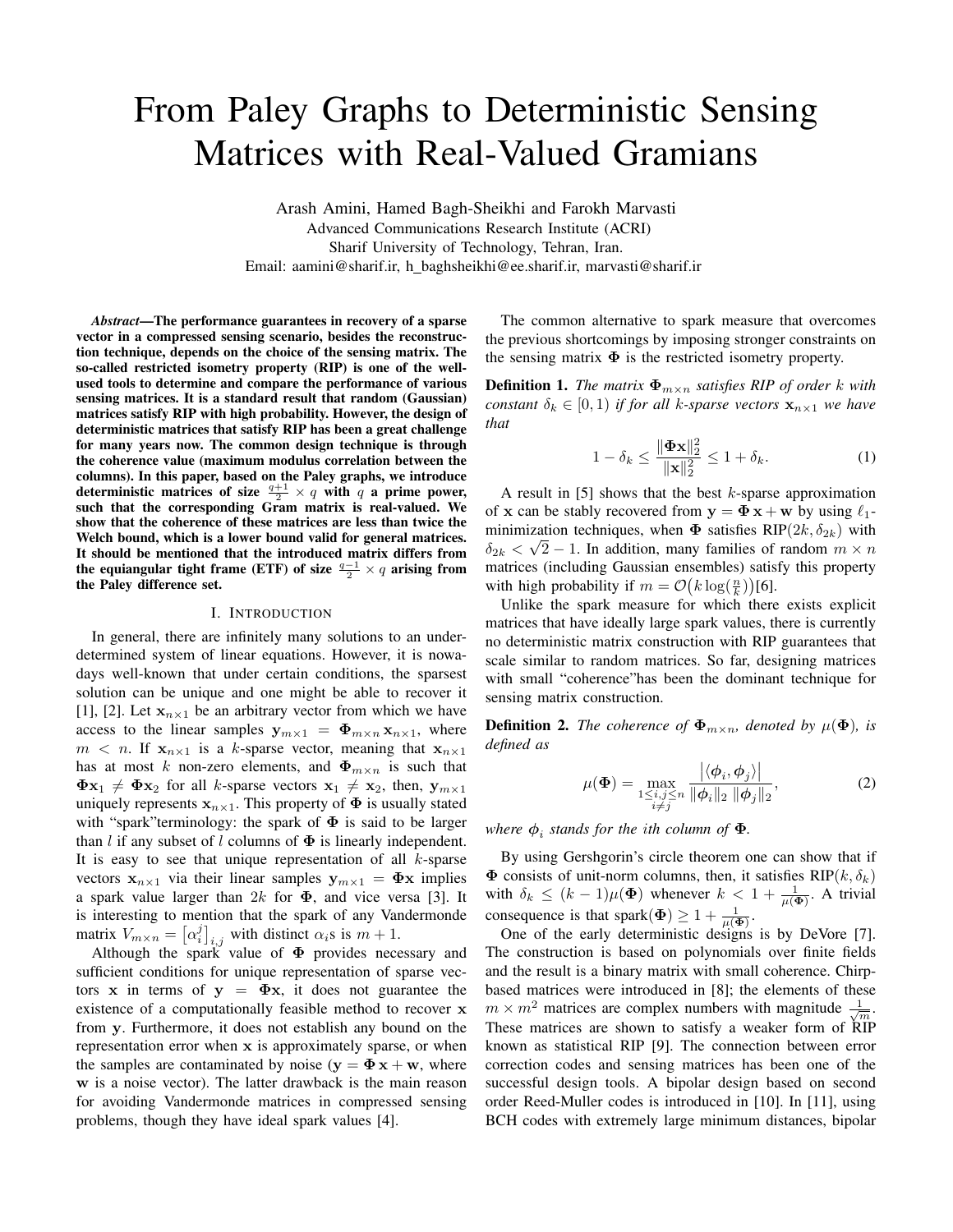sensing matrices with small coherence values are constructed. The generalization of binary BCH codes to  $p$ -ary codes are applied to introduce complex sensing matrices [12]. The Delsarte-Goethals frames based on Delsarte-Goethals codes are proposed in [13]. The study of ReedSolomon codes to generate complex sensing matrices is presented in [14]. As shown in [15], algebraic curves can be exploited in a similar fashion as in algebraic codes to design binary matrices. Employing the regular structures in finite geometry has been another resource in designing matrices with small coherence [16]. Besides coding techniques, certain submatrices of some unitary matrices such as Fourier matrix are also found to have small coherence values [17]. Instead of strict designs that lead to matrices with small coherence values, one might think of applying numerical minimization to achieve optimal coherence values. One of the advantages of this computationally intensive minimization is the flexibility in the choice of  $m$  (number of rows in the sensing matrix) [18]. Note that the following theorem, known as Welch bound, establishes a lower-bound for coherence.

Theorem 1 (Welch bound[19]). *The coherence of any [complex-valued] matrix*  $\Phi_{m \times n}$  *with*  $n \geq m$  *is lower-bounded by*

$$
\mu(\Phi) \ge \sqrt{\frac{n-m}{m(n-1)}}.\tag{3}
$$

A matrix that has unit-norm columns and achieves the Welch lower-bound of (3), is referred to as an equiangular tight frame (ETF). ETFs are optimal in the sense of coherence. Unfortunately, they do not exist for all pairs of  $(m, n)$ , and even the known examples are very limited. A consequence of the Welch bound is that  $\mu(\Phi) \geq \mathcal{O}(\frac{1}{\sqrt{m}})$  for  $n \gg m$ . Thus, according to coherence-based guarantees we shall have that  $m \geq \mathcal{O}(k^2)$ , which shows a significant increase in the number of samples  $m$  compared to RIP-based guarantees of random matrices. This effect is usually attributed to the shortcomings of coherence-based guarantees. However, a new ETF construction in [20] presents a matrix with optimal coherence value whose spark-based (strongest guarantee) and coherence-based guarantees coincide. The only known matrix construction that breaks the  $m \geq \mathcal{O}(k^2)$  barrier is due to Bourgain et al. [21] with  $m = \mathcal{O}(k^{2-\epsilon})$ , where  $\epsilon \approx 10^{-24}$ [22].

In this paper, we construct sensing matrices whose Gramians consist only of non-negative real numbers and achieve coherence values less than twice the Welch lower-bound. The matrices are such that the corresponding Gramians coincide with the adjacency matrix of some Paley graphs except for the main diagonal. We should note that our construction is not the first link between graph theory and compressed sensing: [23] introduces a design based on extractor graphs and some applications of expander graphs are discussed in [24] and [25]. A recent construction based on LDPC codes (related to some bipartite graphs) in [26] is shown to exhibit optimal scaling properties using the null-space property guarantee with



Fig. 1. Paley graph of order  $q = 9$ . The elements of  $\mathbb{F}_9$  are represented by  $\{0, 1, 2, a, b, c, \alpha, \beta, \gamma\}.$ 

high probability. Our construction in this paper, unlike the mentioned graph-based designs, leads to a small coherence value, which is the strongest available type of guarantee.

# II. PALEY GRAPHS

Paley graphs are regular dense graphs associated with quadratic relations in certain finite fields. There are two main distinguishing properties for these graphs:

- they are extremely symmetric, which makes them ideal for mathematical analysis, and
- they are quasi-random, in the sense that they share many properties with random Erdós-Rényi graphs.

Let q be a prime power with residue 1 modulo 4 ( $q = 4a+1$ ) for some integer a) and let  $\mathbb{F}_q$  stand for the finite field of size q. If q is a prime,  $\mathbb{F}_q$  is simply the integers modulo q. The Paley graph of order q, which we denote by  $P<sub>q</sub>$ , consists of q vertices, which we will denote by  $V_1, V_2, \ldots, V_q$ . The edges of the graph are formed by connecting  $V_i$  to  $V_j$  if and only if  $i \neq j$  and  $i - j$  has a valid square-root in  $\mathbb{F}_q$ . The condition  $q = 4a + 1$  implies the existence of  $\alpha \in \mathbb{F}_q$  such that  $\alpha^2 = -1$ . Thus, if  $i - j$  has a square-root,  $j - i$  shall also have one. This confirms that the edges of the Paley graph are well-defined; *i.e.*,  $V_i$  is connected to  $V_j$  if and only if  $V_j$ is connected to  $V_i$ . Therefore, the adjacency matrix of  $P_q$ , denoted by  $A(P_q) = [a_{i,j}]_{q \times q}$  is given by

$$
a_{i,j} = \begin{cases} 1 & i \neq j \quad \& \quad \exists z \in \mathbb{F}_q, i-j \stackrel{\mathbb{F}_q}{=} z^2, \\ 0 & \text{otherwise.} \end{cases}
$$
 (4)

For illustration, we have depicted the Paley graph of order  $q = 9$  in Figure 1.

As there are  $\frac{q-1}{2}$  non-zero squares in  $\mathbb{F}_q$ , each vertex of the graph is connected to exactly  $\frac{q-1}{2}$  vertices. It is also straightforward to see that the graph obtained by shifting the index of vertices is isomorphic to  $P<sub>q</sub>$ . Hence, the Paley graph enjoys many authomorphisms, which describe its symmetries. In particular, the Paley graphs are members of a larger family known as *strongly regular graphs (srg)*. An  $\arg(n, d, n_\lambda, n_\mu)$  is a  $d$ -regular graph on  $n$  vertices, such that each pair of adjacent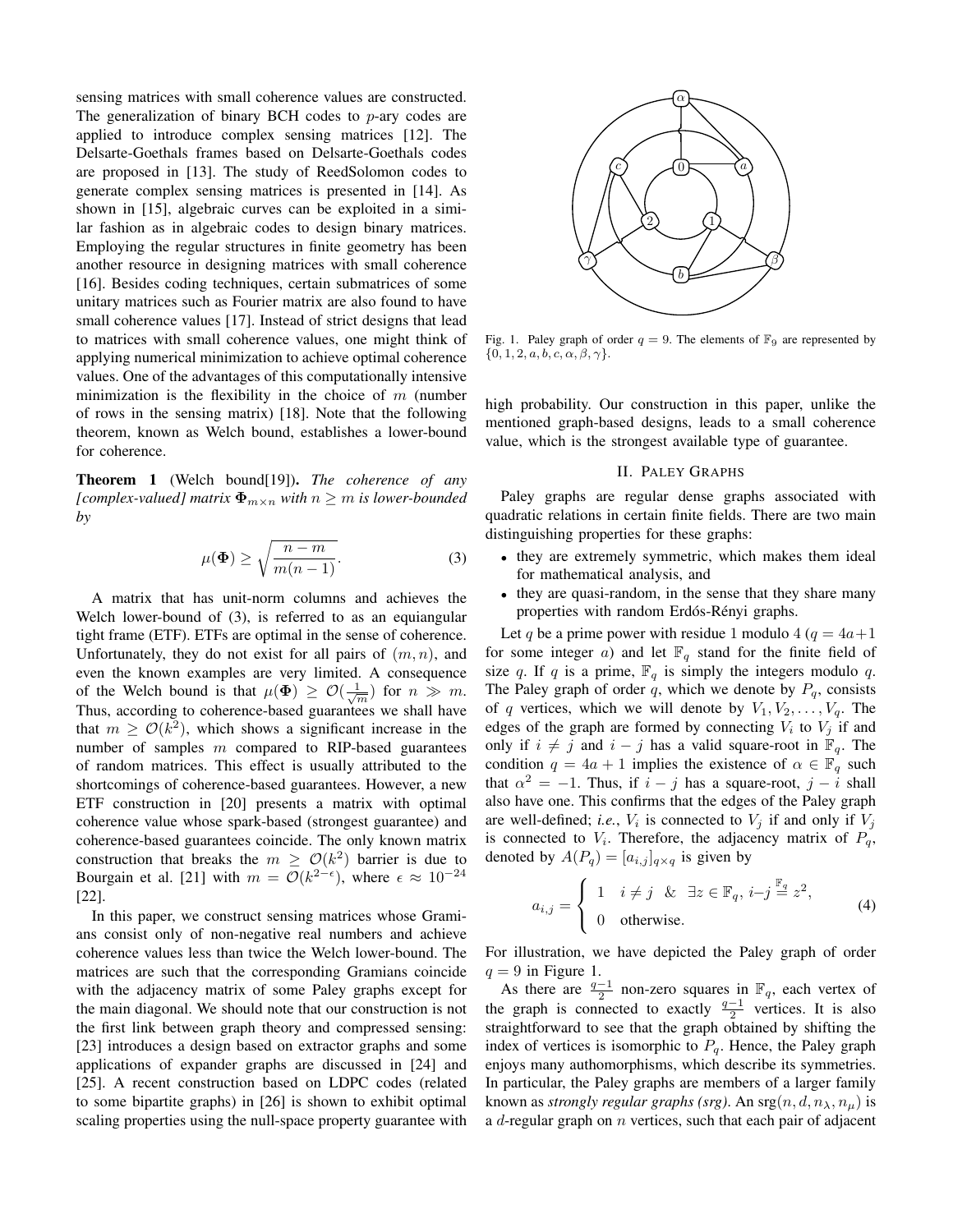vertices have  $n_{\lambda}$  commons neighbors and each pair of nonadjacent vertices have  $n_{\mu}$  common neighbors. The Paley graph  $P_q$  is an srg $\left(q, \frac{q-1}{2}, \frac{q-5}{4}, \frac{q-1}{4}\right)$  graph. Thus, the set of eigenvalues of  $A(P_q)$  has only 3 distinct values listed as [27]

- $\lambda_1 = \frac{q-1}{2}$  with multiplicity 1,
- $\lambda_2 = \frac{-1+\sqrt{q}}{2}$  with multiplicity  $\frac{q-1}{2}$ , and
- $\lambda_3 = \frac{-1-\sqrt{q}}{2}$  with multiplicity  $\frac{q-1}{2}$ .

In fact, the multiplicity of the least eigne-value is a key to our sensing matrix construction in this paper.

## III. SENSING MATRIX CONSTRUCTION

Our design is based on the adjacency matrix of Paley graphs. Let q be a prime power of the form  $q = 4a + 1$ , and let  $A(P_q)$ be the adjacency matrix of the corresponding Paley graph. Since  $A(P_q)$  is real-valued and symmetric, it has an eigendecomposition of the form

$$
A(P_q) = \mathbf{U}_{q \times q} \; \mathbf{D}_{q \times q} \; \mathbf{U}_{q \times q}^{-1}, \tag{5}
$$

where  $U_{q \times q}$  is a unitary matrix whose columns are eigenvectors of  $A(P_q)$ , and  $\mathbf{D}_{q \times q}$  is a diagonal matrix that has the eigen-values on its diagonal.

**Construction 1.** Let  $u_1$  be the unit-norm eigen-vector of *the Paley adjacency matrix* A(Pq) *associated with its largest eigen-value*  $\lambda_1 = \frac{q-1}{2}$ *, and let*  $\mathbf{u}_2, \ldots, \mathbf{u}_{\frac{q+1}{2}}$  *be an orthonormal set of eigen-vectors of*  $A(P_q)$  *corresponding to the eigenvalue*  $\lambda_2 = \frac{-1+\sqrt{q}}{2}$  $\frac{1+\sqrt{q}}{2}$  (second largest eigen-value). We define *the sensing matrix by*

$$
\Phi_{\left(\frac{q+1}{2}\right) \times q} = \Lambda_{\left(\frac{q+1}{2}\right) \times \left(\frac{q+1}{2}\right)} \left[ \mathbf{u}_1 \; \mathbf{u}_2 \; \dots \; \mathbf{u}_{\frac{q+1}{2}} \right]^H, \quad (6)
$$

*where the diagonal matrix* Λ *is*

$$
\Lambda_{\left(\frac{q+1}{2}\right)\times\left(\frac{q+1}{2}\right)} = \text{diag}\left(\sqrt{1-\frac{\lambda_1}{\lambda_3}}, \underbrace{\sqrt{1-\frac{\lambda_2}{\lambda_3}}, \dots, \sqrt{1-\frac{\lambda_2}{\lambda_3}}}_{\frac{q-1}{2} \text{ times}}\right). (7)
$$

(note that  $\lambda_3 = \frac{-1 - \sqrt{q}}{2} < 0$ ; hence,  $1 - \frac{\lambda_1}{\lambda_3}, 1 - \frac{\lambda_2}{\lambda_3} > 0$ )

**Theorem 2.** For the matrix  $\Phi_{\left(\frac{q+1}{2}\right)\times q}$  of Construction 1 we *have that*

- *(i) the Gram matrix*  $\mathbf{\Phi}^H \mathbf{\Phi}$  *is non-negative-valued,*
- *(ii) the columns of* Φ *have unit norm,*
- *(iii) the coherence of*  $\Phi$  *is*  $\mu(\Phi) = \frac{2}{1+\sqrt{q}}$ *, and*
- (*iv*)  $\Phi$  *satisfies the RIP of order*  $k < \frac{3+\sqrt{q}}{2}$  *with isometry constant*  $\delta_k \leq \frac{2(k-1)}{1+\sqrt{q}}$ .

*Proof.* Let us further define  $\mathbf{u}_{q+3}, \ldots, \mathbf{u}_q$  to be an orthonormal set of eigen-vectors of  $A(P_q)$  corresponding to the least eigenvalue  $\lambda_3 = \frac{-1-\sqrt{q}}{2}$  $\frac{-\sqrt{q}}{2}$ . To proceed with the analysis, we introduce an auxiliary matrix  $\Phi_{q \times q}$ , which is an extension of  $\Phi_{\left(\frac{q+1}{2}\right) \times q}$ to a square matrix by adding zeros:

$$
\widetilde{\Phi}_{q \times q} = \begin{bmatrix} \Phi \\ 0 \end{bmatrix}_{q \times q}
$$

$$
= \begin{bmatrix} \Lambda_{\left(\frac{q+1}{2}\right) \times \left(\frac{q+1}{2}\right)} & 0 \\ 0 & 0 \end{bmatrix}_{q \times q} \begin{bmatrix} \mathbf{u}_1 & \mathbf{u}_2 & \dots & \mathbf{u}_q \end{bmatrix}^H. \quad (8)
$$

It is not difficult to verify that  $\mathbf{\Phi}^H \mathbf{\Phi} = \widetilde{\mathbf{\Phi}}^H \widetilde{\mathbf{\Phi}}$ , as the added zeros do not contribute in the Gram matrix. This enables us to write that

$$
\Phi^{H} \Phi = \underbrace{[\mathbf{u}_{1} \mathbf{u}_{2} \dots \mathbf{u}_{q}]}_{\mathbf{U}} \begin{bmatrix} \mathbf{\Lambda} & \mathbf{0} \\ \mathbf{0} & \mathbf{0} \end{bmatrix}^{2}_{q \times q} [\mathbf{u}_{1} \mathbf{u}_{2} \dots \mathbf{u}_{q}]^{H}
$$
\n
$$
= \mathbf{U} \operatorname{diag} \left( 1 - \frac{\lambda_{1}}{\lambda_{3}}, \underbrace{1 - \frac{\lambda_{2}}{\lambda_{3}}, \dots, 1 - \frac{\lambda_{2}}{\lambda_{3}}, 0, \dots, 0}_{\frac{q-1}{2} \text{ times}} \right) \mathbf{U}^{H}
$$
\n
$$
= \mathbf{U} \operatorname{diag} \left( 1 - \frac{\lambda_{1}}{\lambda_{3}}, \underbrace{1 - \frac{\lambda_{2}}{\lambda_{3}}, \dots, 1 - \frac{\lambda_{2}}{\lambda_{3}}, \underbrace{1 - \frac{\lambda_{3}}{\lambda_{3}}, \dots, 1 - \frac{\lambda_{3}}{\lambda_{3}}}_{\frac{q-1}{2} \text{ times}} \right) \mathbf{U}^{H}
$$
\n
$$
= \mathbf{U} \mathbf{U}^{H} - \frac{1}{\lambda_{3}} \mathbf{U} \operatorname{diag} \left( \lambda_{1}, \underbrace{\lambda_{2}, \dots, \lambda_{2}}, \underbrace{\lambda_{3}, \dots, \lambda_{3}}_{\frac{q-1}{2} \text{ times}} \right) \mathbf{U}^{H}
$$
\n
$$
= \mathbf{I}_{q \times q} - \frac{1}{\lambda_{3}} A(P_{q}), \qquad (9)
$$

where we invoked eigen-decomposition of  $A(P_q)$  as in (5), and the fact that U is a unitary matrix.

Since  $\lambda_3$  < 0 and  $A(P_q)$  is a binary matrix, it is trivial to conclude (i) from (9). Furthermore, as there is no non-zero element on the diagonal of  $A(P_q)$ , (9) implies that the diagonal elements of  $\mathbf{\Phi}^H \mathbf{\Phi}$  are all one. Thus, the columns of  $\mathbf{\Phi}$  have unit norm and (ii) holds.

For matrices with unit-norm columns, the coherence in Definition 2 can be interpreted as the maximum modulus of the off-diagonal elements in the Gram matrix. For the introduced matrix  $\Phi$ , this value coincides with the maximum element of  $-\frac{1}{\lambda_3}A(P_q)$  which is clearly  $-\frac{1}{\lambda_3}=\frac{2}{1+\sqrt{q}}$ . This confirms (iii).

The claim in (iv) is a standard result obtained from the coherence bound using Gershgorin circle theorem: a matrix with unit-norm columns and coherence value  $\mu$  satisfies the RIP of order  $k < 1 + \frac{1}{\mu}$  with isometry constant  $\delta_k \le (k-1)\mu$ [7], [11].

Evaluating the Welch bound (3) for  $m = \frac{q+1}{2}$  and  $n = q$ , we arrive at  $\mu_{\text{Welch}} = \frac{1}{\sqrt{q+1}}$ . This indicates that the coherence value in Theorem 2- $(iii)$  is less than twice the Welch lowerbound, which is reasonable. Note that the Welch bound is valid for arbitrary complex-valued matrices while the introduced matrices are constrained to have non-negative-valued Gramians. The main drawback of the proposed design is that it does not provide flexibility in setting  $\frac{n}{m}$  (aspect ratio of the sensing matrix), as it is almost fixed to 2.

#### IV. SIMULATIONS

In this section, we compare the performance of the new graph-based matrices with real-valued Gaussian random matrices and a design based on binary BCH codes [11]. The Gaussian ensembles are standard sensing matrices in the theory of compressed sensing and their performance in sparse vector recovery is generally regarded as ideal (optimal scaling). We also include BCH-based matrices as their Gramian is realvalued; however, the Gramian includes negative values. For the purpose of simulations, we set  $q = 137$  which is a prime number and leads to a Paley graph of size  $69 \times 137$ . The coherence of this graph is  $\mu_{\text{Paley}} = \frac{2}{1+\sqrt{69}} \approx 0.215$ , which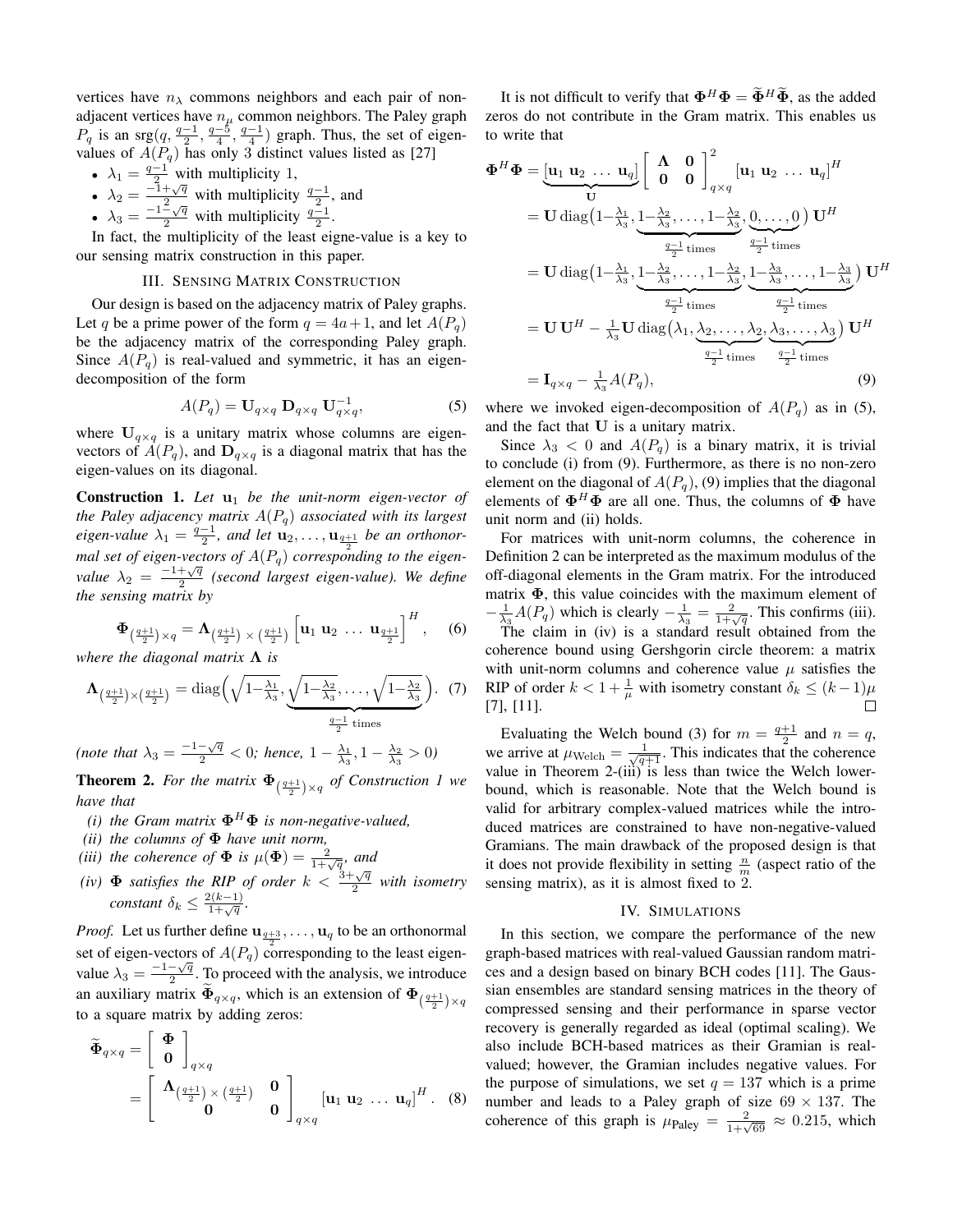guarantees RIP orders up to  $k \leq 5$ ; this bound is sufficient to ensure stable recovery of only 2-sparse vectors. We use the same size (*i.e.*,  $69 \times 137$ ) for generating Gaussian random matrices that are composed of zero-mean i.i.d. entries with normal distribution and variance  $\frac{1}{69}$ . To take full advantage of the randomness, we regenerate the Gaussian matrix for each realization of the sparse input vector. For a BCH-based matrix, we use the first 137 columns of a  $63 \times 256$  bipolar matrix. The coherence of this matrix is  $\mu_{\text{BCH}} = \frac{1}{7} \approx 0.143$ . The comparison in this fashion is somewhat unfair against the BCHbased matrices as they are designed to take fewer samples for a higher input dimension ( $n = 256$ ) and by removing the columns, the design remains unchanged. However, a better comparison was not permitted by the limitation that a generic BCH-based matrix is of size  $(2^a - 1) \times 2^b$  for some integer a, b pairs, where  $b = a + 1$  is not realizable.

In numerical results, we consider the recovery of sparse vectors both with and without measurement noise. Also for each realization of an *n*-dimensional  $k$ -sparse vector, we select the support (location of non-zero values) uniformly at random among all  $\binom{n}{k}$  possibilities. Then, the k non-zero values are determined by  $k$  i.i.d. realizations of a standard normal distribution. For the recovery of a k-sparse vector  $x_{n\times 1}$  from compressed measurements  $y_{m\times 1} = \Phi_{m\times n}x_{n\times 1}$ , we take advantage of the LASSO technique formulated by

$$
\mathbf{x}_{n\times 1} = \arg\min_{\mathbf{s}_{n\times 1}} ||\mathbf{y} - \mathbf{\Phi}\mathbf{s}||_2^2 + \tau ||\mathbf{s}||_1,
$$

where  $\tau$  is optimized to yield the best average performance for each set of  $(m, n, k)$ . The optimization over  $\tau$  is performed by finding its optimal value for a number of known input vectors with the same sparsity and energy levels (oracle estimator) and using the average  $\tau$  values for unknown inputs under the same sparsity and energy constraints.

Figure 2 shows the percentage of perfect recovery (SNR<sub>rec</sub>  $\geq$  100dB) when different sparsity orders k are considered. The percentages are evaluated based on 4000 trials for each matrix and each value of  $k$ . The results confirm superior performance of the Paley matrix compared to the other two. According to the curves, the samples from the Paley matrix can be used to perfectly recover  $k$ -sparse vectors with probability 1 for  $k \le 10$  and probability 0.9 for  $k \le 20$ . Note that for  $k = 20$ , the probability of perfect reconstruction for Paley matrix is 90%, almost three times the probability for BCH-based matrices.

To study the stability of recovery, we investigate the performance under additive white Gaussian noise. For this purpose, we fix the sparsity order to  $k = 20$  and vary the noise level (input SNR). For each of the matrix types, and each input SNR value, we perform the sampling/reconstruction procedure 1000 times and evaluate the average SNR of the reconstructed vectors. The results are depicted in Figure 3. While the three curves are very close at low SNRs, they separate at high SNRs. This implies that for a medium to high average quality in the reconstruction, we can tolerate higher noise levels when using the Paley matrix.



Fig. 2. The recovery percentage (SNR<sub>rec</sub>  $\geq$  100dB) for different sparsity values  $(k)$ .



Fig. 3. The SNR of the reconstructed signal for 20-sparse signals when the compressed samples are accompanied with different noise powers.

## V. CONCLUSION

In this paper, we introduced a technique to design  $\frac{q+1}{2} \times q$ sensing matrices for prime powers q of the form  $4a + 1$ . The design is based on the eigen-decomposition of the adjacency matrix of Paley graphs and achieves coherence values no larger than twice the universal lower-bound of Welch. Due to the use of adjacency matrices, the Gramians of the constructed matrices are real-valued with no negative values. Numerical simulations show that the proposed matrices perform similar to and sometimes better than Gaussian random matrices of the same size when LASSO is employed. For instance, the range of sparsity orders up to which the recovery with probability 1 is provided is almost the same as the bounds for random matrices, which is considerably larger than the coherence bound. Furthermore, the recovery performance in the noisy setup confirms stability of the compressed samples against additive noise.